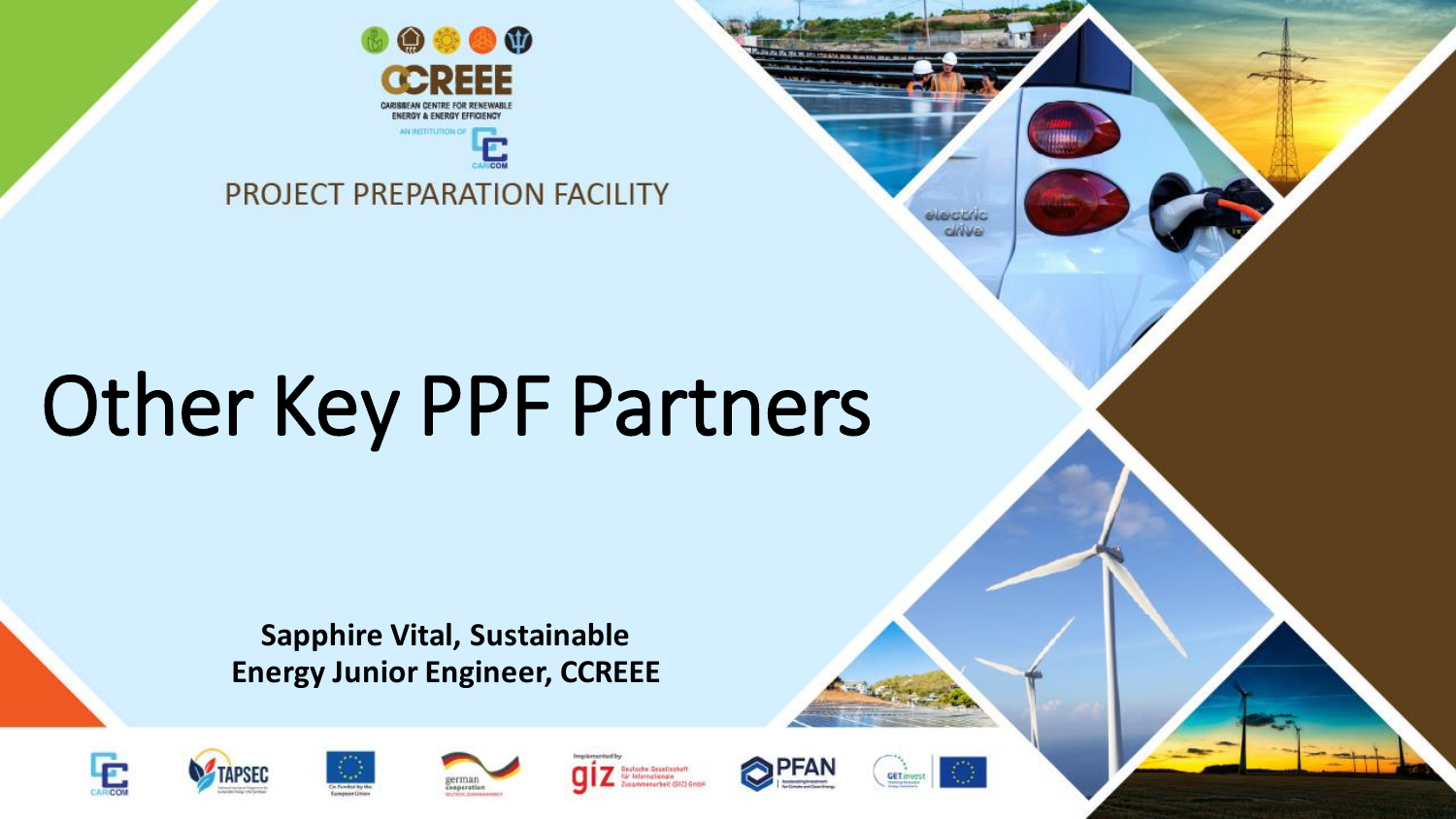

Private Finance Advisory Network GET.Invest Finance Catalyst

- Partnered with the CCREEE in the design and establishment of the PPF
- Partners on service delivery with the CCREEE PPF
- Supports developers and companies in the development of investment-ready renewable energy projects
- Mobilizes investment in renewable energy in developing countries

german

cegoeration

TAPSEC

**Deutsche Genelischaft** 

Lookmeearbeit (GI7) Gnb

für Internationale

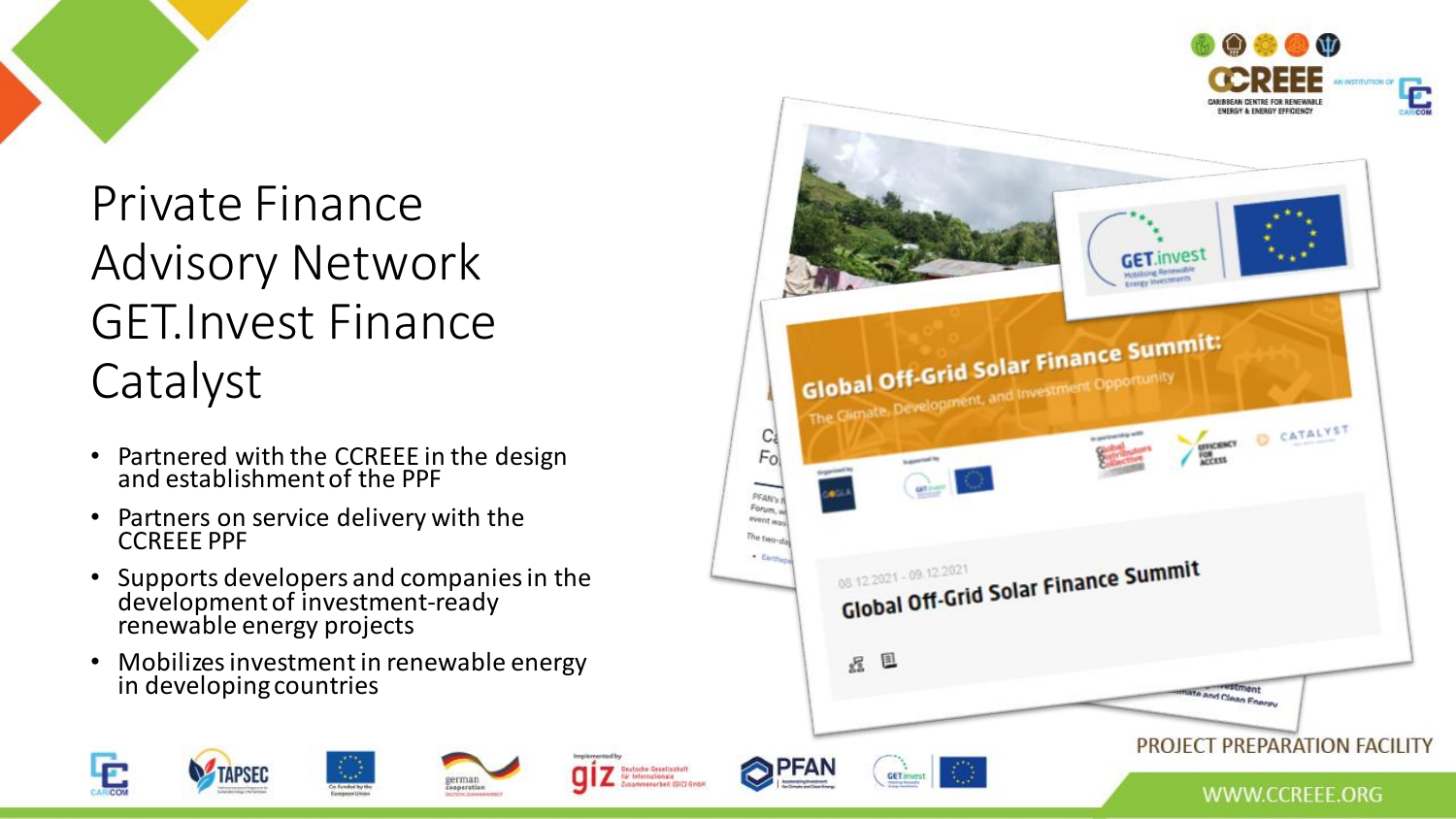

### Caribbean Development Fund: Credit Risk Abatement Fund

- Launched jointly with the PPF in 2020
- Incentivizes additional lending for renewable energy and energy efficiency projects for MSMEs
- Facilitates guarantees to renewable energy and energy efficiency projects in the private sector.

german

cegoeration

**Destache Genelischaft** 

sammenarbeit (GIZ) Gnbi

für Internationale

• Works closely with financial institutions around the region.

TAPSEC



**GET.invest** 

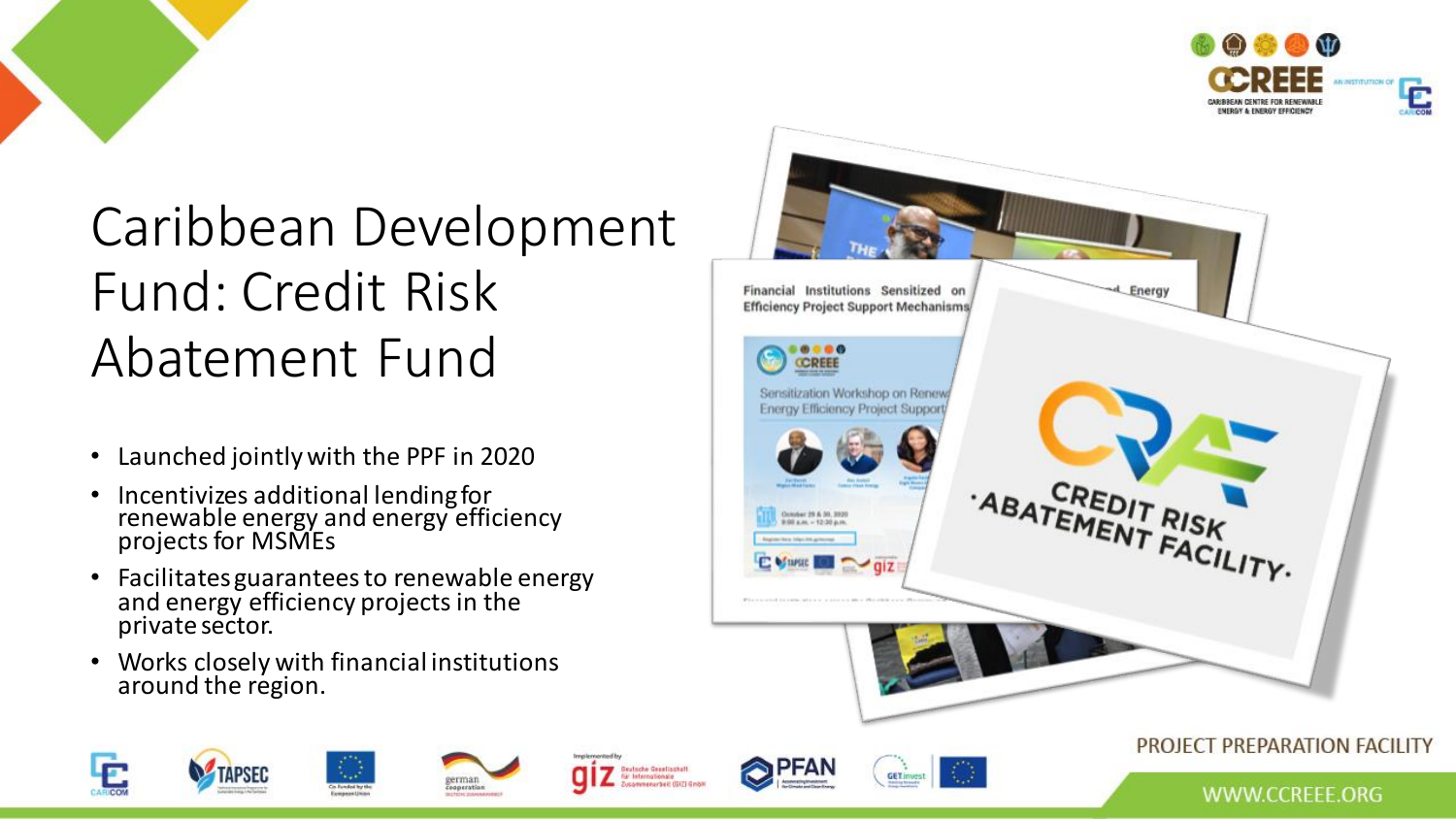



## Caribbean Export Development Agency

- Regional trade and investment promotion agency focused on private sector support
- Works with sustainable energy businesses to attract investment
- Works with non-energy businesses to build their capacity to develop sustainable energy projects

german

cegoeration

TAPSEC

**Deutsche Gesellschaft** 

sommenarbeit (GIZ) Gnbh

für Internationale



**GET.invest** 



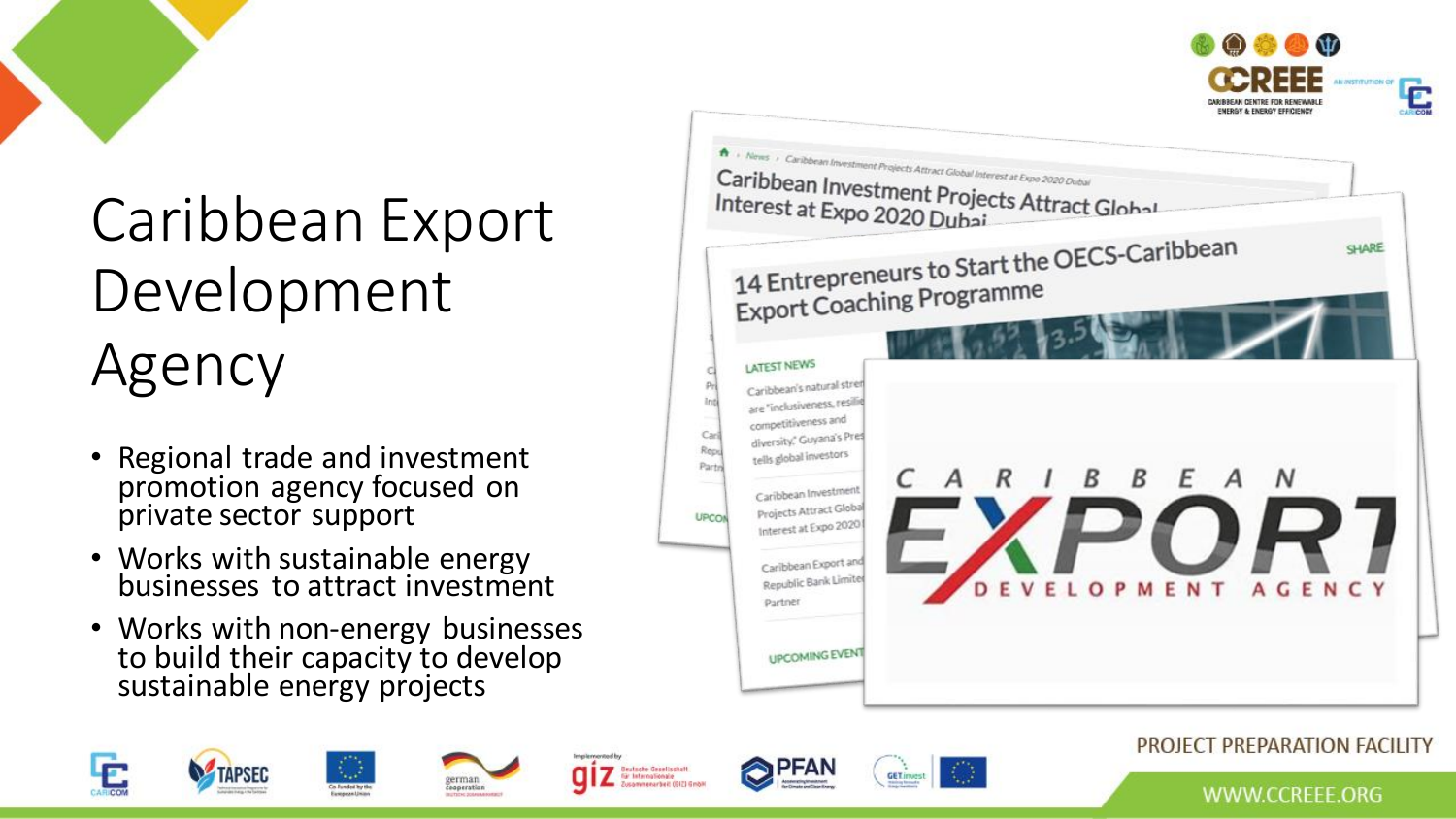



- Partnered with the PPF in 2021 to accelerate regional and national mandates for the adoption of sustainable energy
- CCSA supports financial matchmaking of renewable energy projects









#### PROJECT PREPARATION FACILITY

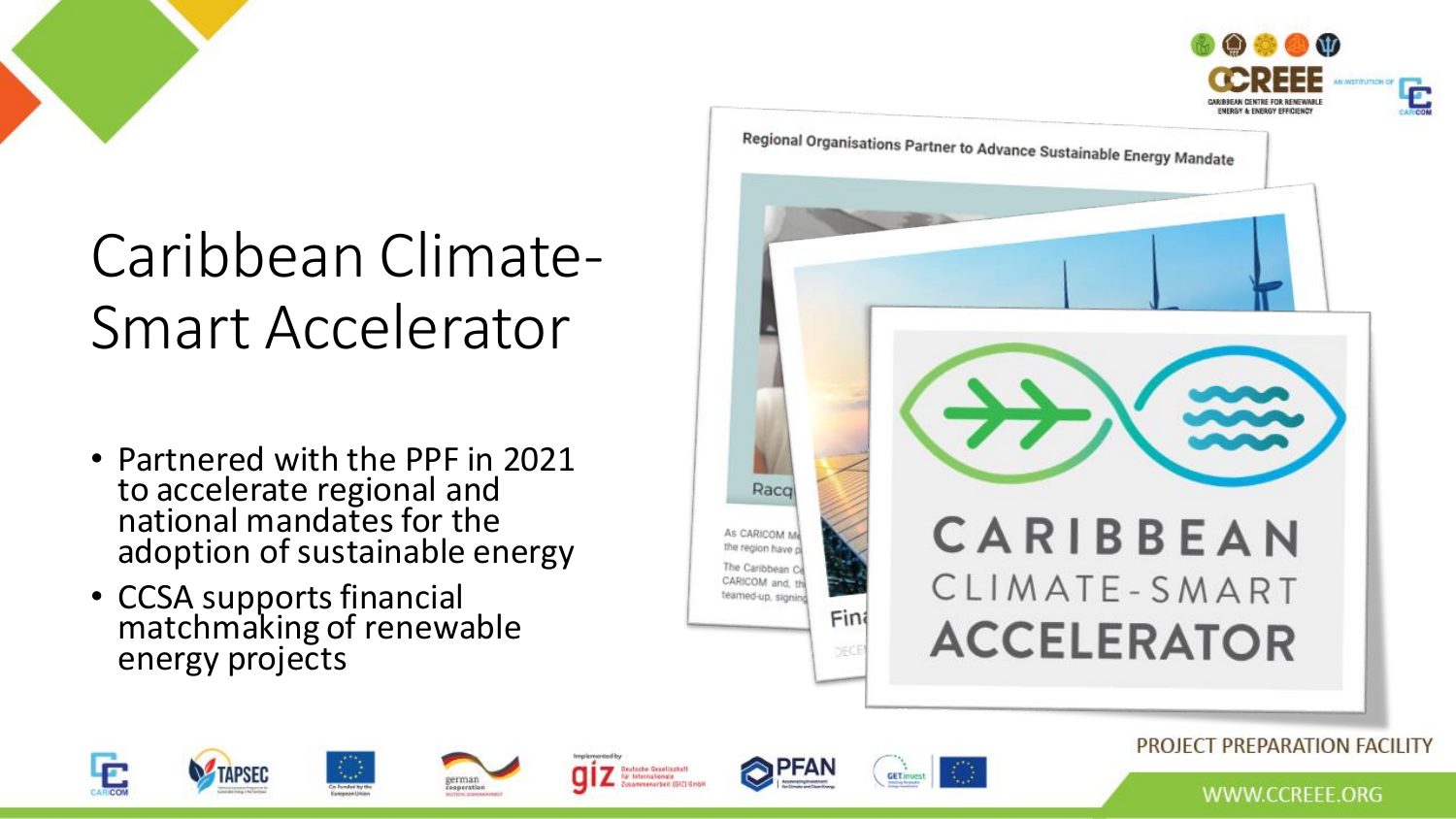



### Private Investors

• CCREEE PPF engages with private investors interested in the Caribbean region











#### PROJECT PREPARATION FACILITY

WWW.CCREEE.ORG